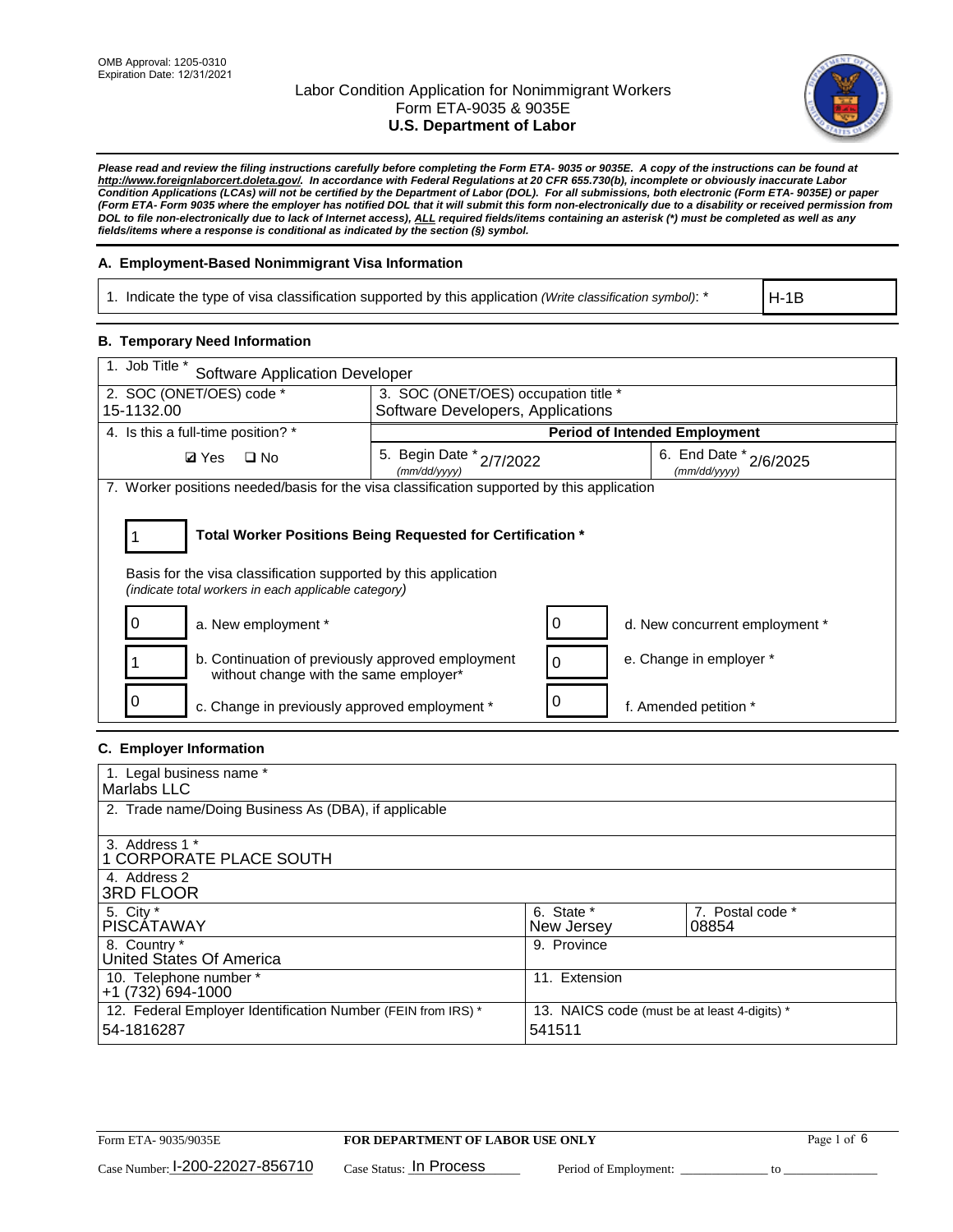

# **D. Employer Point of Contact Information**

**Important Note**: The information contained in this Section must be that of an employee of the employer who is authorized to act on behalf of the employer in labor certification matters. The information in this Section must be different from the agent or attorney information listed in Section E, unless the attorney is an employee of the employer.

| 1. Contact's last (family) name *               | 2. First (given) name * |                          | 3. Middle name(s)         |
|-------------------------------------------------|-------------------------|--------------------------|---------------------------|
| Vidyadharan                                     | Sanjay                  |                          |                           |
| 4. Contact's job title *<br>Chief Legal Officer |                         |                          |                           |
| 5. Address 1 *<br>1 CORPORATE PLACE SOUTH       |                         |                          |                           |
| 6. Address 2<br><b>3RD FLOOR</b>                |                         |                          |                           |
| 7. City *<br><b>PISCÁTAWAY</b>                  |                         | 8. State *<br>New Jersey | 9. Postal code *<br>08854 |
| 10. Country *<br>United States Of America       |                         | 11. Province             |                           |
| 12. Telephone number *                          | 13. Extension           | 14. E-Mail address       |                           |
| +1 (732) 694-1000                               | 1600                    | sanjay@marlabs.com       |                           |

# **E. Attorney or Agent Information (If applicable)**

**Important Note**: The employer authorizes the attorney or agent identified in this section to act on its behalf in connection with the filing of this application.

| 1. Is the employer represented by an attorney or agent in the filing of this application? *<br>If "Yes," complete the remainder of Section E below. |                         | $\square$ Yes | <b>ØNo</b>                    |                   |                                                      |  |
|-----------------------------------------------------------------------------------------------------------------------------------------------------|-------------------------|---------------|-------------------------------|-------------------|------------------------------------------------------|--|
| 2. Attorney or Agent's last (family) name §                                                                                                         | 3. First (given) name § |               |                               | 4. Middle name(s) |                                                      |  |
| 5. Address 1 §                                                                                                                                      |                         |               |                               |                   |                                                      |  |
| 6. Address 2                                                                                                                                        |                         |               |                               |                   |                                                      |  |
| 7. City §                                                                                                                                           |                         | 8. State §    |                               |                   | 9. Postal code §                                     |  |
| 10. Country §                                                                                                                                       |                         | 11. Province  |                               |                   |                                                      |  |
| 12. Telephone number §                                                                                                                              | 13. Extension           |               | 14. E-Mail address            |                   |                                                      |  |
| 15. Law firm/Business name §                                                                                                                        |                         |               | 16. Law firm/Business FEIN §  |                   |                                                      |  |
| 17. State Bar number (only if attorney) §                                                                                                           |                         |               | standing (only if attorney) § |                   | 18. State of highest court where attorney is in good |  |
| 19. Name of the highest State court where attorney is in good standing (only if attorney) §                                                         |                         |               |                               |                   |                                                      |  |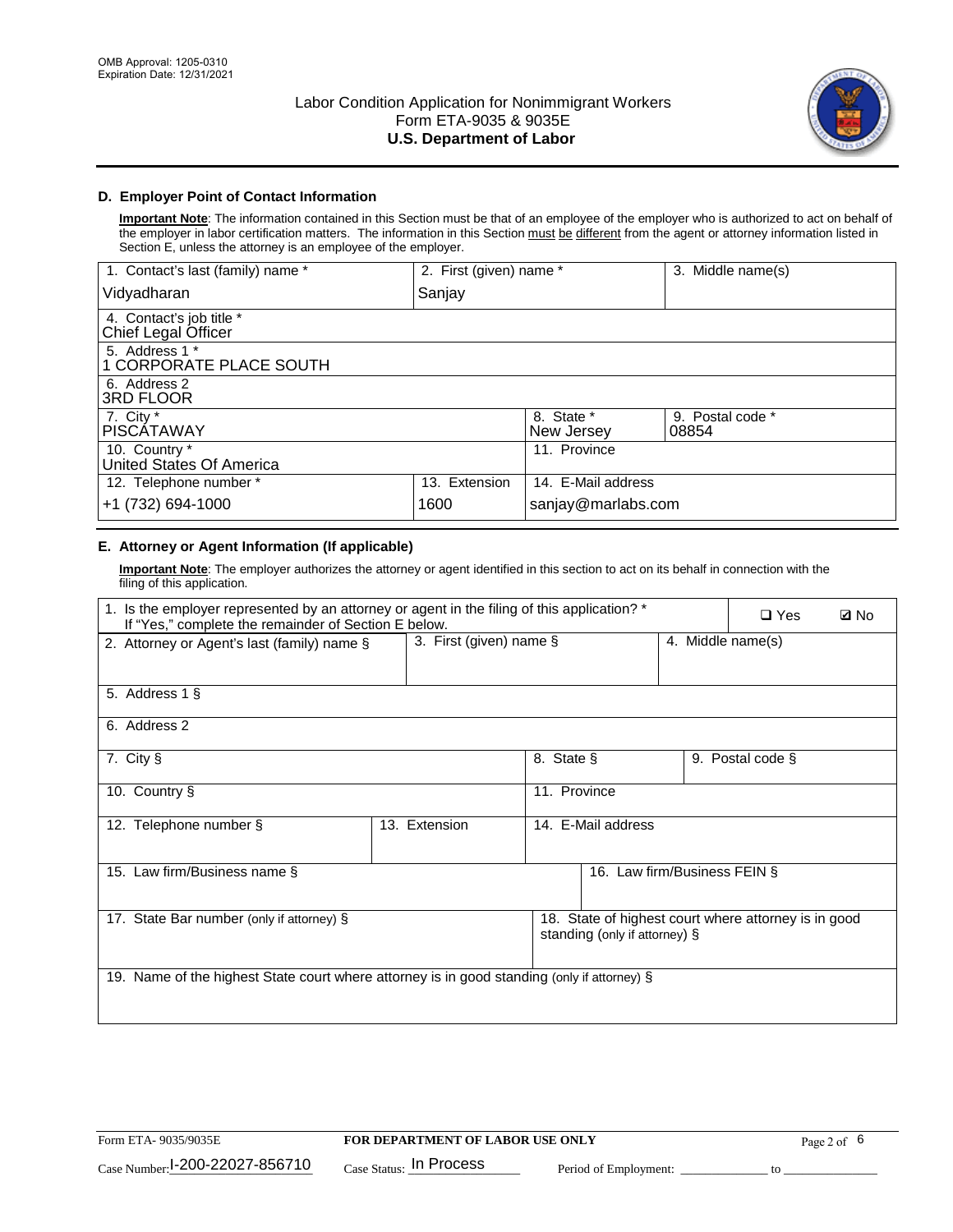

#### **F. Employment and Wage Information**

**Important Note**: The employer must define the intended place(s) of employment with as much geographic specificity as possible. Each intended place(s) of employment listed below must be the worksite or physical location where the work will actually be performed and cannot be a P.O. Box. The employer must identify all intended places of employment, including those of short duration, on the LCA. 20 CFR 655.730(c)(5). If the employer is submitting this form non-electronically and the work is expected to be performed in more than one location, an attachment must be submitted in order to complete this section. An employer has the option to use either a single Form ETA-9035/9035E or multiple forms to disclose all intended places of employment. If the employer has more than ten (10) intended places of employment at the time of filing this application, the employer must file as many additional LCAs as are necessary to list all intended places of employment. See the form instructions for further information about identifying all intended places of employment.

#### a.*Place of Employment Information* 1

|                                                                              | 1. Enter the estimated number of workers that will perform work at this place of employment under<br>the LCA.*                 |  |                                          |                          |              |              |  |
|------------------------------------------------------------------------------|--------------------------------------------------------------------------------------------------------------------------------|--|------------------------------------------|--------------------------|--------------|--------------|--|
|                                                                              | 2. Indicate whether the worker(s) subject to this LCA will be placed with a secondary entity at this<br>place of employment. * |  |                                          |                          | <b>Ø</b> Yes | $\square$ No |  |
|                                                                              | 3. If "Yes" to question 2, provide the legal business name of the secondary entity. §                                          |  |                                          |                          |              |              |  |
|                                                                              | Market America                                                                                                                 |  |                                          |                          |              |              |  |
|                                                                              | 4. Address 1 *<br>1302 Pleasant Ridge Road                                                                                     |  |                                          |                          |              |              |  |
|                                                                              | 5. Address 2                                                                                                                   |  |                                          |                          |              |              |  |
|                                                                              | 6. City $*$<br>7. County *<br>Guilford<br>Greensboro<br>8. State/District/Territory *<br>9. Postal code *                      |  |                                          |                          |              |              |  |
| <b>North Carolina</b><br>27409                                               |                                                                                                                                |  |                                          |                          |              |              |  |
| 10. Wage Rate Paid to Nonimmigrant Workers *<br>10a. Per: (Choose only one)* |                                                                                                                                |  |                                          |                          |              |              |  |
|                                                                              | □ Hour □ Week □ Bi-Weekly □ Month 回 Year<br>From * \$ 83100 00<br>To: $$$                                                      |  |                                          |                          |              |              |  |
|                                                                              | 11. Prevailing Wage Rate *                                                                                                     |  | 11a. Per: (Choose only one)*             |                          |              |              |  |
|                                                                              | 83034 00<br>$\mathbf{\hat{S}}$                                                                                                 |  | □ Hour □ Week □ Bi-Weekly □ Month ☑ Year |                          |              |              |  |
|                                                                              | Questions 12-14. Identify the source used for the prevailing wage (PW) (check and fully complete only one): *                  |  |                                          |                          |              |              |  |
| 12.<br>$\overline{\phantom{a}}$                                              | A Prevailing Wage Determination (PWD) issued by the Department of Labor                                                        |  |                                          | a. PWD tracking number § |              |              |  |
| 13.<br>$\mathbf v$                                                           | A PW obtained independently from the Occupational Employment Statistics (OES) Program                                          |  |                                          |                          |              |              |  |
|                                                                              | a. Wage Level (check one): §                                                                                                   |  |                                          | b. Source Year §         |              |              |  |
|                                                                              | लि ॥<br>□⊪<br>$\Box$ IV<br>$\Box$ N/A<br>$\Box$ l                                                                              |  |                                          | 7/1/2021 - 6/30/2022     |              |              |  |
| 14.                                                                          | A PW obtained using another legitimate source (other than OES) or an independent authoritative source                          |  |                                          |                          |              |              |  |
|                                                                              | a. Source Type (check one): §<br>$\Box$ CBA<br>$\Box$ DBA<br>$\square$ SCA<br>$\Box$ Other/ PW Survey                          |  |                                          | b. Source Year §         |              |              |  |
|                                                                              | c. If responded "Other/ PW Survey" in question 14.a, enter the name of the survey producer or publisher §                      |  |                                          |                          |              |              |  |
|                                                                              | d. If responded "Other/ PW Survey" in question 14.a, enter the title or name of the PW survey §                                |  |                                          |                          |              |              |  |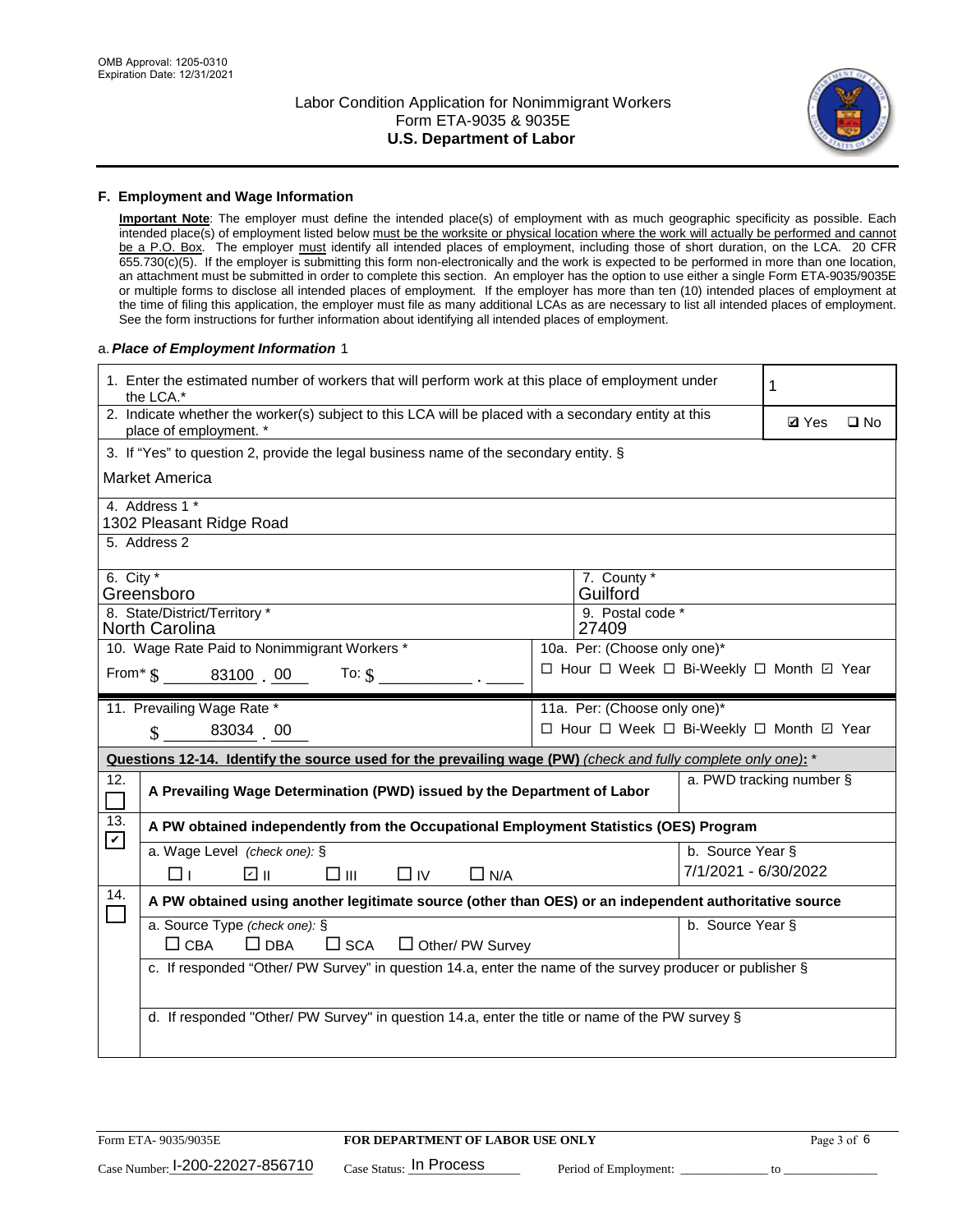

# **G. Employer Labor Condition Statements**

! *Important Note:* In order for your application to be processed, you MUST read Section G of the Form ETA-9035CP - General Instructions for the 9035 & 9035E under the heading "Employer Labor Condition Statements" and agree to all four (4) labor condition statements summarized below:

- (1) **Wages:** The employer shall pay nonimmigrant workers at least the prevailing wage or the employer's actual wage, whichever is higher, and pay for non-productive time. The employer shall offer nonimmigrant workers benefits and eligibility for benefits provided as compensation for services on the same basis as the employer offers to U.S. workers. The employer shall not make deductions to recoup a business expense(s) of the employer including attorney fees and other costs connected to the performance of H-1B, H-1B1, or E-3 program functions which are required to be performed by the employer. This includes expenses related to the preparation and filing of this LCA and related visa petition information. 20 CFR 655.731;
- (2) **Working Conditions:** The employer shall provide working conditions for nonimmigrants which will not adversely affect the working conditions of workers similarly employed. The employer's obligation regarding working conditions shall extend for the duration of the validity period of the certified LCA or the period during which the worker(s) working pursuant to this LCA is employed by the employer, whichever is longer. 20 CFR 655.732;
- (3) **Strike, Lockout, or Work Stoppage:** At the time of filing this LCA, the employer is not involved in a strike, lockout, or work stoppage in the course of a labor dispute in the occupational classification in the area(s) of intended employment. The employer will notify the Department of Labor within 3 days of the occurrence of a strike or lockout in the occupation, and in that event the LCA will not be used to support a petition filing with the U.S. Citizenship and Immigration Services (USCIS) until the DOL Employment and Training Administration (ETA) determines that the strike or lockout has ended. 20 CFR 655.733; and
- (4) **Notice:** Notice of the LCA filing was provided no more than 30 days before the filing of this LCA or will be provided on the day this LCA is filed to the bargaining representative in the occupation and area of intended employment, or if there is no bargaining representative, to workers in the occupation at the place(s) of employment either by electronic or physical posting. This notice was or will be posted for a total period of 10 days, except that if employees are provided individual direct notice by e-mail, notification need only be given once. A copy of the notice documentation will be maintained in the employer's public access file. A copy of this LCA will be provided to each nonimmigrant worker employed pursuant to the LCA. The employer shall, no later than the date the worker(s) report to work at the place(s) of employment, provide a signed copy of the certified LCA to the worker(s) working pursuant to this LCA. 20 CFR 655.734.

1. **I have read and agree to** Labor Condition Statements 1, 2, 3, and 4 above and as fully explained in Section G of the Form ETA-9035CP – General Instructions for the 9035 & 9035E and the Department's regulations at 20 CFR 655 Subpart H. \*

**Ø**Yes ロNo

### **H. Additional Employer Labor Condition Statements –H-1B Employers ONLY**

!**Important Note***:* In order for your H-1B application to be processed, you MUST read Section H – Subsection 1 of the Form ETA 9035CP – General Instructions for the 9035 & 9035E under the heading "Additional Employer Labor Condition Statements" and answer the questions below.

#### *a. Subsection 1*

| 1. At the time of filing this LCA, is the employer H-1B dependent? §                                                                                                                                                                           | ⊡ Yes                                                                                               | □ No       |              |  |
|------------------------------------------------------------------------------------------------------------------------------------------------------------------------------------------------------------------------------------------------|-----------------------------------------------------------------------------------------------------|------------|--------------|--|
| 2. At the time of filing this LCA, is the employer a willful violator? $\S$                                                                                                                                                                    |                                                                                                     | $\Box$ Yes | ⊡ No         |  |
| 3. If "Yes" is marked in questions H.1 and/or H.2, you must answer "Yes" or "No" regarding<br>whether the employer will use this application ONLY to support H-1B petitions or extensions of<br>status for exempt H-1B nonimmigrant workers? § |                                                                                                     |            | $\Box$ No    |  |
| 4. If "Yes" is marked in question H.3, identify the statutory basis for the<br>exemption of the H-1B nonimmigrant workers associated with this<br>LCA. §                                                                                       | ■ \$60,000 or higher annual wage<br>□ Master's Degree or higher in related specialty<br>$\Box$ Both |            |              |  |
| H-1B Dependent or Willful Violator Employers -Master's Degree or Higher Exemptions ONLY                                                                                                                                                        |                                                                                                     |            |              |  |
| 5. Indicate whether a completed Appendix A is attached to this LCA covering any H-1B<br>nonimmigrant worker for whom the statutory exemption will be based <b>ONLY</b> on attainment of a<br>Master's Degree or higher in related specialty. § | $\Box$ Yes                                                                                          | ⊡ No       | <b>D</b> N/A |  |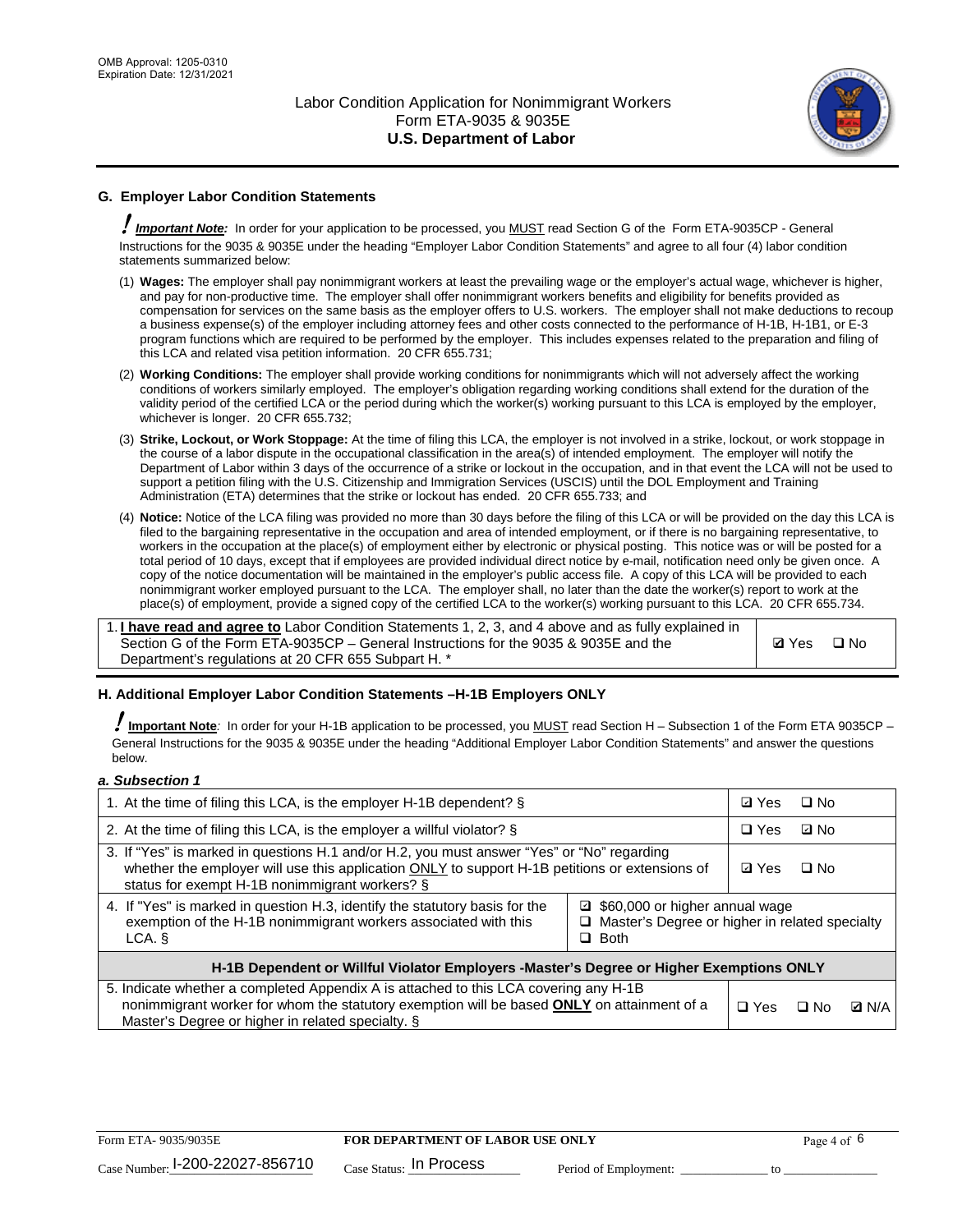

**If you marked "Yes" to questions H.a.1 (H-1B dependent) and/or H.a.2 (H-1B willful violator) and "No" to question H.a.3 (exempt H-1B nonimmigrant workers), you MUST read Section H – Subsection 2 of the Form ETA 9035CP – General Instructions for the 9035 & 9035E under the heading "Additional Employer Labor Condition Statements" and indicate your agreement to all three (3) additional statements summarized below.**

#### *b. Subsection 2*

- A. **Displacement:** An H-1B dependent or willful violator employer is prohibited from displacing a U.S. worker in its own workforce within the period beginning 90 days before and ending 90 days after the date of filing of the visa petition. 20 CFR 655.738(c);
- B. **Secondary Displacement:** An H-1B dependent or willful violator employer is prohibited from placing an H-1B nonimmigrant worker(s) with another/secondary employer where there are indicia of an employment relationship between the nonimmigrant worker(s) and that other/secondary employer (thus possibly affecting the jobs of U.S. workers employed by that other employer), unless and until the employer subject to this LCA makes the inquiries and/or receives the information set forth in 20 CFR 655.738(d)(5) concerning that other/secondary employer's displacement of similarly employed U.S. workers in its workforce within the period beginning 90 days before and ending 90 days after the date of such placement. 20 CFR 655.738(d). Even if the required inquiry of the secondary employer is made, the H-1B dependent or willful violator employer will be subject to a finding of a violation of the secondary displacement prohibition if the secondary employer, in fact, displaces any U.S. worker(s) during the applicable time period; and
- C. **Recruitment and Hiring:** Prior to filing this LCA or any petition or request for extension of status for nonimmigrant worker(s) supported by this LCA, the H-1B dependent or willful violator employer must take good faith steps to recruit U.S. workers for the job(s) using procedures that meet industry-wide standards and offer compensation that is at least as great as the required wage to be paid to the nonimmigrant worker(s) pursuant to 20 CFR 655.731(a). The employer must offer the job(s) to any U.S. worker who applies and is equally or better qualified for the job than the nonimmigrant worker. 20 CFR 655.739.

| 6. I have read and agree to Additional Employer Labor Condition Statements A, B, and C above and |       |           |
|--------------------------------------------------------------------------------------------------|-------|-----------|
| as fully explained in Section H – Subsections 1 and 2 of the Form ETA 9035CP – General           | □ Yes | $\Box$ No |
| Instructions for the 9035 & 9035E and the Department's regulations at 20 CFR 655 Subpart H. §    |       |           |

### **I. Public Disclosure Information**

! **Important Note***:* You must select one or both of the options listed in this Section.

|  | 1. Public disclosure information in the United States will be kept at: * |  |  |  |
|--|--------------------------------------------------------------------------|--|--|--|
|  |                                                                          |  |  |  |

**sqrt** Employer's principal place of business □ Place of employment

### **J. Notice of Obligations**

A. Upon receipt of the certified LCA, the employer must take the following actions:

- o Print and sign a hard copy of the LCA if filing electronically (20 CFR 655.730(c)(3));<br>
Maintain the original signed and certified LCA in the employer's files (20 CFR 655.7
- Maintain the original signed and certified LCA in the employer's files (20 CFR 655.705(c)(2); 20 CFR 655.730(c)(3); and 20 CFR 655.760); and
- o Make a copy of the LCA, as well as necessary supporting documentation required by the Department of Labor regulations, available for public examination in a public access file at the employer's principal place of business in the U.S. or at the place of employment within one working day after the date on which the LCA is filed with the Department of Labor (20 CFR 655.705(c)(2) and 20 CFR 655.760).
- B. The employer must develop sufficient documentation to meet its burden of proof with respect to the validity of the statements made in its LCA and the accuracy of information provided, in the event that such statement or information is challenged (20 CFR 655.705(c)(5) and 20 CFR 655.700(d)(4)(iv)).
- C. The employer must make this LCA, supporting documentation, and other records available to officials of the Department of Labor upon request during any investigation under the Immigration and Nationality Act (20 CFR 655.760 and 20 CFR Subpart I).

*I declare under penalty of perjury that I have read and reviewed this application and that to the best of my knowledge, the*  information contained therein is true and accurate. I understand that to knowingly furnish materially false information in the *preparation of this form and any supplement thereto or to aid, abet, or counsel another to do so is a federal offense punishable by fines, imprisonment, or both (18 U.S.C. 2, 1001,1546,1621).*

| 1. Last (family) name of hiring or designated official *   2. First (given) name of hiring or designated official *   3. Middle initial §<br>Vidyadharan | Saniav           |  |
|----------------------------------------------------------------------------------------------------------------------------------------------------------|------------------|--|
| 4. Hiring or designated official title *<br>Chief Legal Officer                                                                                          |                  |  |
| 5. Signature *                                                                                                                                           | 6. Date signed * |  |

| Form ETA-9035/9035E                         | <b>FOR DEPARTMENT OF LABOR USE ONLY</b> |                       |  |
|---------------------------------------------|-----------------------------------------|-----------------------|--|
| $_{\text{Case Number:}}$ I-200-22027-856710 | $_{\rm Case~S status:}$ In Process      | Period of Employment: |  |